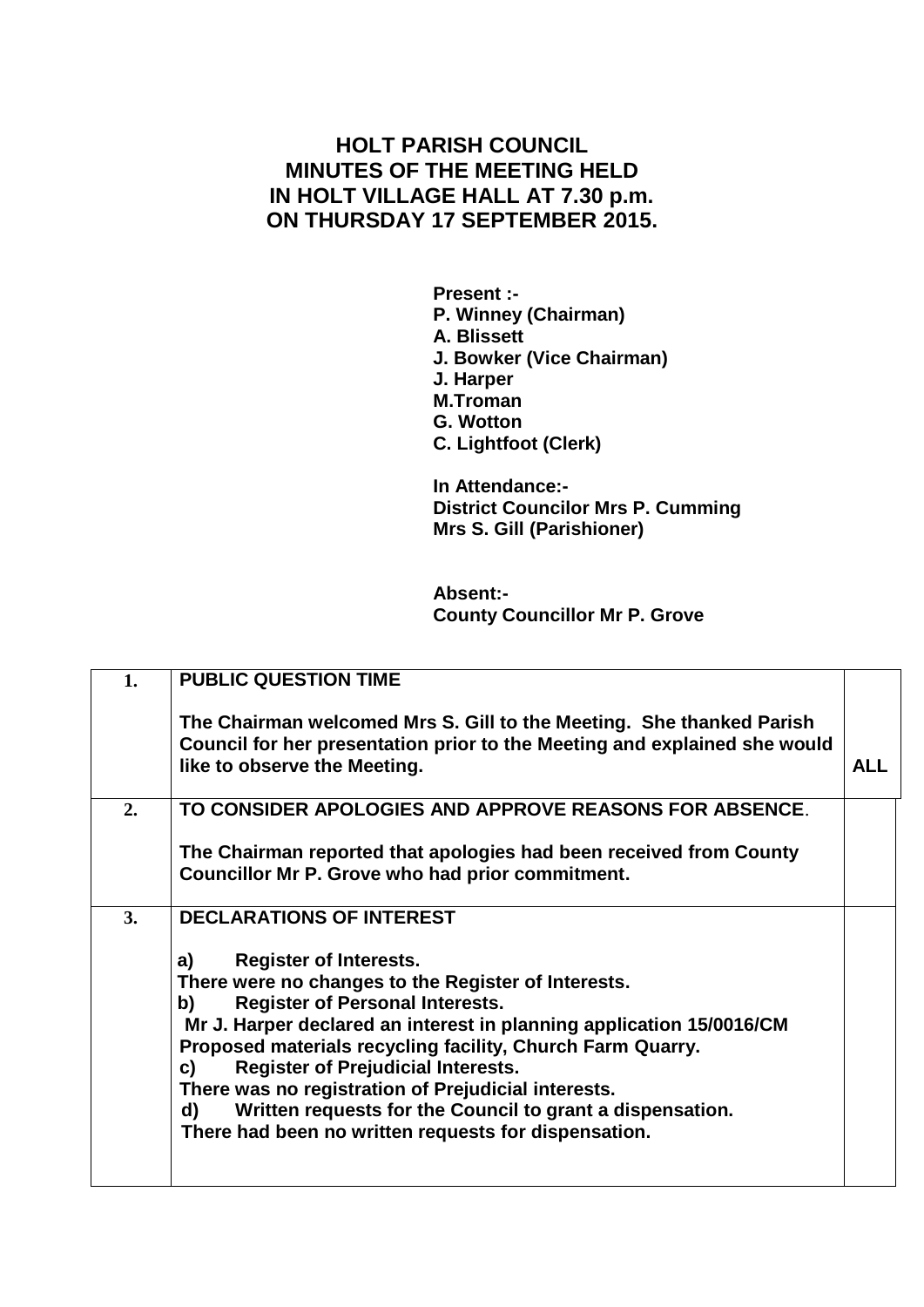| 4. | <b>COUNTY AND DISTRICT COUNCILLOR REPORTS.</b>                                                                                                                                                                                                                                                                                                                                                                                          |                 |
|----|-----------------------------------------------------------------------------------------------------------------------------------------------------------------------------------------------------------------------------------------------------------------------------------------------------------------------------------------------------------------------------------------------------------------------------------------|-----------------|
|    | District Councillor Mrs P. Cumming reported the following matter of<br>note:-<br>a) Refugees                                                                                                                                                                                                                                                                                                                                            |                 |
|    | District Councillor Mrs P. Cumming reported that MHDC has agreed to<br>accept additional refugees into the District following the recent national<br>coverage. However, a county wide agreement still had to be reached.<br>b) SWDP.                                                                                                                                                                                                    |                 |
|    | District Councillor Mrs P. Cumming reported on the SWDP Meeting<br>which had been attended by the Chairman and Vice Chairman of the<br>Parish Council. The SWDP is due to go before the Inspector at the<br>beginning of the following week with a view to being agreed and adopted<br>at the beginning of 2016.                                                                                                                        |                 |
|    | c) Valuation tribunal decision.<br>A ruling has occurred that doctors surgeries are playing too much in<br>rates. Currently MHDC are due to lose £150,000 per year under the<br>scheme and have to repay £2.5 million out of reserves. Currently<br>representations are being made to central government.                                                                                                                               |                 |
|    | The Clerk reported that County Councillor Mr P. Grove had reported no<br>matters of note.                                                                                                                                                                                                                                                                                                                                               |                 |
| 5. | TO APPROVE THE MINUTES OF THE MEETING OF HOLT PARISH<br><b>COUNCIL HELD ON 20 AUGUST 2015.</b>                                                                                                                                                                                                                                                                                                                                          |                 |
|    | The minutes of the Meeting of Holt Parish Council held on 20 August 2015<br>were approved by Parish Council and signed by The Chairman as a true<br>record.                                                                                                                                                                                                                                                                             |                 |
| 6. | <b>PROGRESS REPORTS</b><br>a) New Residents Letter - status report.                                                                                                                                                                                                                                                                                                                                                                     |                 |
|    | The Clerk reported that this had now been updated and circulated to all<br>members of Parish Council.                                                                                                                                                                                                                                                                                                                                   |                 |
|    | b) Litter bin School Lane – status report on sourcing a replacement<br>litter bin.<br>Parish Councillor Mr A. Blissett reported that he had researched the                                                                                                                                                                                                                                                                              |                 |
|    | purchase of a new litter bin for School Lane. The cost was going to be<br>approximately £150.00 plus £18.00 installation. Parish Council agreed<br>the costs and the details were passed to the Clerk to order. Parish<br>Councillor Mr A. Blissett agreed to install the bin once it had been<br>delivered.                                                                                                                            | <b>CL</b>       |
|    | c) Defibrillator Scheme - BT Telephone Kiosk - status report.<br>The Clerk reported that the consultation period to adopt the BT Kiosk in<br>the village was now completed and Parish Council should shortly be<br>receiving the paperwork for the transfer of ownership of the bin. The<br>Clerk reported that she had received some information from Martley<br>Parish Council who have successfully arranged for the installation of | JB<br><b>MT</b> |
|    | two defibrillators. It was agreed that the information would be passed to<br>Parish Councillors Mr J. Bowker and Mr M. Troman to take the project                                                                                                                                                                                                                                                                                       |                 |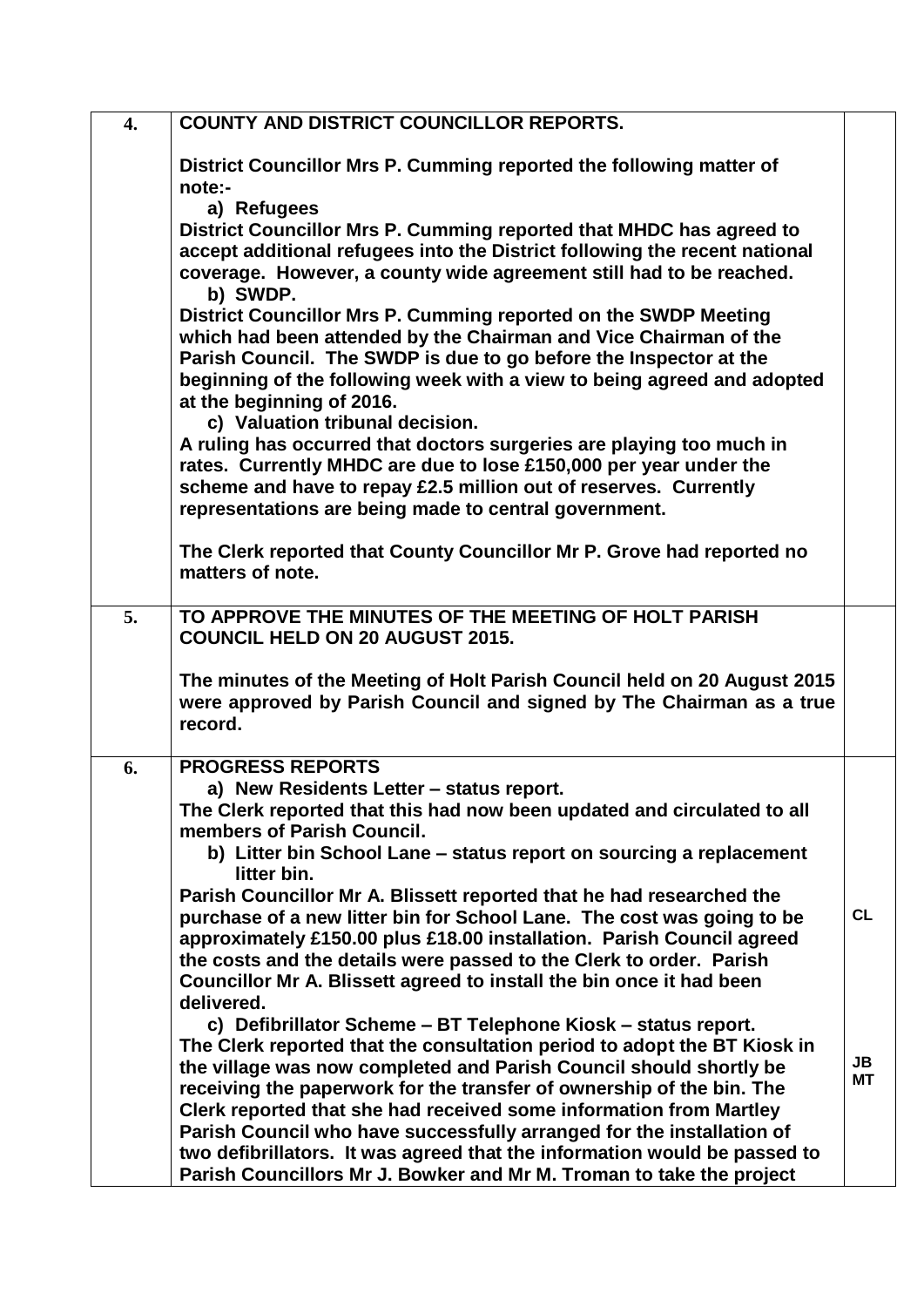|    | forward.<br>d) Wildflower Scheme at Red Lion junction – update on scheme.<br>Parish Councillor Mrs G. Wotton reported that she was continuing to<br>research this project and would report back at the next meeting.<br>e) Traffic calming – resiting VAS and update on purchase costs of<br>VAS.<br>The Clerk reported that the two sites on the A443 for the installation of<br>the VAS were now ready for use. The Clerk further reported that she had<br>clarified the cost of purchasing a VAS and to obtain one fit for purpose<br>the cost would be approximately £2650.00. Parish Council decided they<br>would monitor the effectiveness of the VAS before making a decision<br>whether to purchase a sign in the future.<br>f) Red Lion Public House - update on appearance of public house.<br>The Clerk reported that she had written to Enterprise Inns to express<br>Parish Council's dissatisfaction with the current condition of the Red<br>Lion. Unfortunately she had not received a reply and no action had been<br>taken.<br>g) Field adjacent to Millennium Green – update on current condition.<br>It was reported that this field had been cleared.<br>h) Removal of trees on School Lane - status report.<br>The Clerk reported that she had received an e-mail from Gerry Brienza<br>from County Highways and there had been a delay in the removal of the<br>trees on School Lane due to a change of personnel relating to the role of<br>the Tree Protection Officer. |  |
|----|---------------------------------------------------------------------------------------------------------------------------------------------------------------------------------------------------------------------------------------------------------------------------------------------------------------------------------------------------------------------------------------------------------------------------------------------------------------------------------------------------------------------------------------------------------------------------------------------------------------------------------------------------------------------------------------------------------------------------------------------------------------------------------------------------------------------------------------------------------------------------------------------------------------------------------------------------------------------------------------------------------------------------------------------------------------------------------------------------------------------------------------------------------------------------------------------------------------------------------------------------------------------------------------------------------------------------------------------------------------------------------------------------------------------------------------------------------------------------------------------------|--|
| 7. | <b>PLANNING</b><br>a) Applications Pending.<br>15/0016/CM Proposed materials recycling facility, Church Farm Quarry.<br>The Clerk reported that the response from Parish Council in addition to<br>the comments of Parishioners had been submitted to Worcester County<br>Parish Council are currently waiting for the date for the<br>Council.<br><b>Planning Committee Meeting.</b><br>Parish Councillors Mr M. Troman and Mrs G. Wotton gave a brief report of<br>the Meeting they had attended at Grimley Parish Council Meeting.<br>The Chairman gave a brief report on the Tarmac liaison Meeting he had<br>attended at Church Farm South.<br>b) Approvals/Refusals.<br>There were no applications to discuss.<br>c) Other Planning issues.<br>There were no issues to discuss.                                                                                                                                                                                                                                                                                                                                                                                                                                                                                                                                                                                                                                                                                                             |  |
| 8. | <b>FINANCE</b><br>a) To note the current bank balances.<br>It was confirmed that the Deposit Account stood at £6,176.29p and the<br>Current Account stood at £1,842.15p. The Clerk reported that the second<br>half of the precept had still to be received. The Clerk confirmed that<br>these balances were before the issuance of the cheques listed below.<br>b) To consider payments made in accordance with the attached<br>schedule.                                                                                                                                                                                                                                                                                                                                                                                                                                                                                                                                                                                                                                                                                                                                                                                                                                                                                                                                                                                                                                                        |  |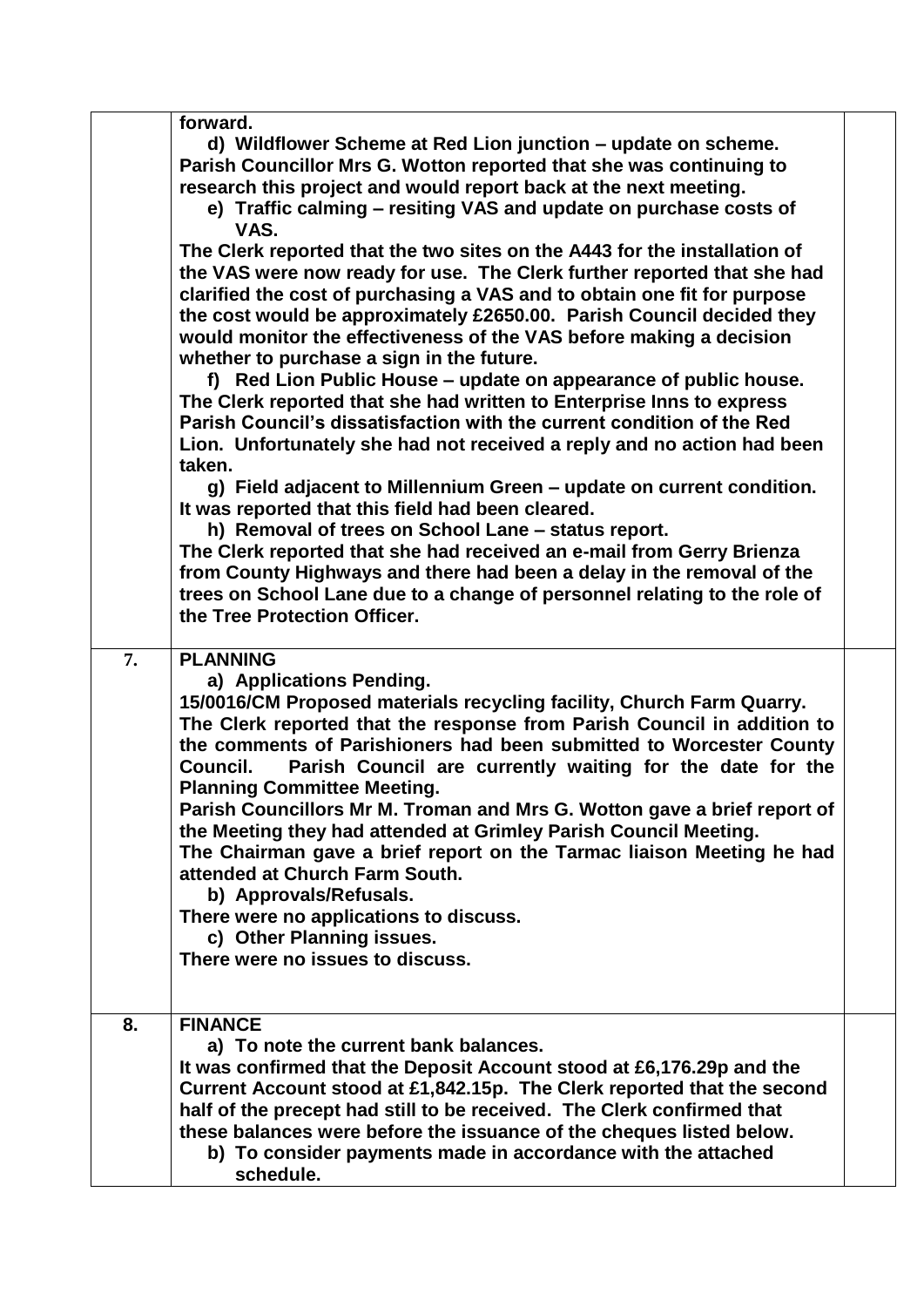|     | The following cheques were signed and the invoices initialled by two<br>members of Parish Council: Astley and Dunley Parish Council (Cheque<br>No. 1021) £80.00 (Replacement battery for the VAS), Grant Thorton<br>(Cheque No. 1022) £120.00 (Audit fee), Mr P. Winney (Cheque No. 1023)<br>£138.00 Christmas lights, Mr C. Jones (Cheque No. 1024) £120.00<br>Lengthsman August 2015, Mrs C. Lightfoot (Cheque No. 1025) £308.33<br>Clerks salary September 2015, Mrs C. Lightfoot (Cheque No. 1026) £9.45<br><b>Clerks expenses September 2015.</b><br>c) To review the actual spend against budget.<br>Parish Council agreed the bank reconciliation and this was signed by the<br>Chairman. Parish Council noted the actual spend against budget.<br>d) Signing of the new bank mandate.<br>The Clerk reported that she was still chasing up the paperwork for the new<br>bank mandate.                                                                                                                                                                                                                                                                                                                                                                                                                                                                                                                          |                        |
|-----|-----------------------------------------------------------------------------------------------------------------------------------------------------------------------------------------------------------------------------------------------------------------------------------------------------------------------------------------------------------------------------------------------------------------------------------------------------------------------------------------------------------------------------------------------------------------------------------------------------------------------------------------------------------------------------------------------------------------------------------------------------------------------------------------------------------------------------------------------------------------------------------------------------------------------------------------------------------------------------------------------------------------------------------------------------------------------------------------------------------------------------------------------------------------------------------------------------------------------------------------------------------------------------------------------------------------------------------------------------------------------------------------------------------------------|------------------------|
| 9.  | <b>CORRESPONDENCE FOR INFORMATION</b>                                                                                                                                                                                                                                                                                                                                                                                                                                                                                                                                                                                                                                                                                                                                                                                                                                                                                                                                                                                                                                                                                                                                                                                                                                                                                                                                                                                 |                        |
|     | The Clerk reported that all correspondence of note had been circulated<br>prior to the Meeting.                                                                                                                                                                                                                                                                                                                                                                                                                                                                                                                                                                                                                                                                                                                                                                                                                                                                                                                                                                                                                                                                                                                                                                                                                                                                                                                       |                        |
| 10. | <b>CLERK'S REPORT ON URGENT DECISIONS SINCE THE LAST MEETING</b>                                                                                                                                                                                                                                                                                                                                                                                                                                                                                                                                                                                                                                                                                                                                                                                                                                                                                                                                                                                                                                                                                                                                                                                                                                                                                                                                                      |                        |
|     | a) Report from SWDP meeting.<br>This was discussed under Agenda item 4b District Councillor report.<br>b) Update on current position in relation to Holt Churchyard.<br>The Chairman read out an e-mail from Mr T. Brookes in relation to Holt<br>Churchyard. The situation is still ongoing but it is hoped that planning<br>permission will be granted for the extension to the Churchyard. It was<br>reported that a Meeting in relation to the future of Holt Church was due to<br>be held on 13 October 2015 in Holt Village Hall. It was agreed that Mr J.<br>Bowker would attend on behalf of Parish Council.<br>c) Section 106 Meeting.<br>It was confirmed that the Chairman would be attending the S106 Meeting<br>run by Worcestershire CALC which was also due to be held on 13<br>October 2015.<br>d) Report from Ball Mill Quarry Tarmac Liaison Meeting.<br>This was discussed under Agenda item 7a. Planning.<br>e) Assets of Community value.<br>The Clerk reported that she had received a suggestion that Parish<br>Council considered registering the Red Lion Public House and Holt Post<br>Office and Village Shop as assets of community value. This was<br>discussed by Parish Council. However, Parish Council did not consider<br>they were currently in a position to bid for the assets in the event of a<br>sale so it was not considered of benefit to pursue this at the present time. | <b>JB</b><br><b>PW</b> |
| 12. | <b>COUNCILLORS REPORTS AND ITEMS FOR FUTURE AGENDAS</b>                                                                                                                                                                                                                                                                                                                                                                                                                                                                                                                                                                                                                                                                                                                                                                                                                                                                                                                                                                                                                                                                                                                                                                                                                                                                                                                                                               |                        |
|     | <b>Parish Noticeboard.</b><br>The Chairman reported he would research and bring some proposals to                                                                                                                                                                                                                                                                                                                                                                                                                                                                                                                                                                                                                                                                                                                                                                                                                                                                                                                                                                                                                                                                                                                                                                                                                                                                                                                     |                        |